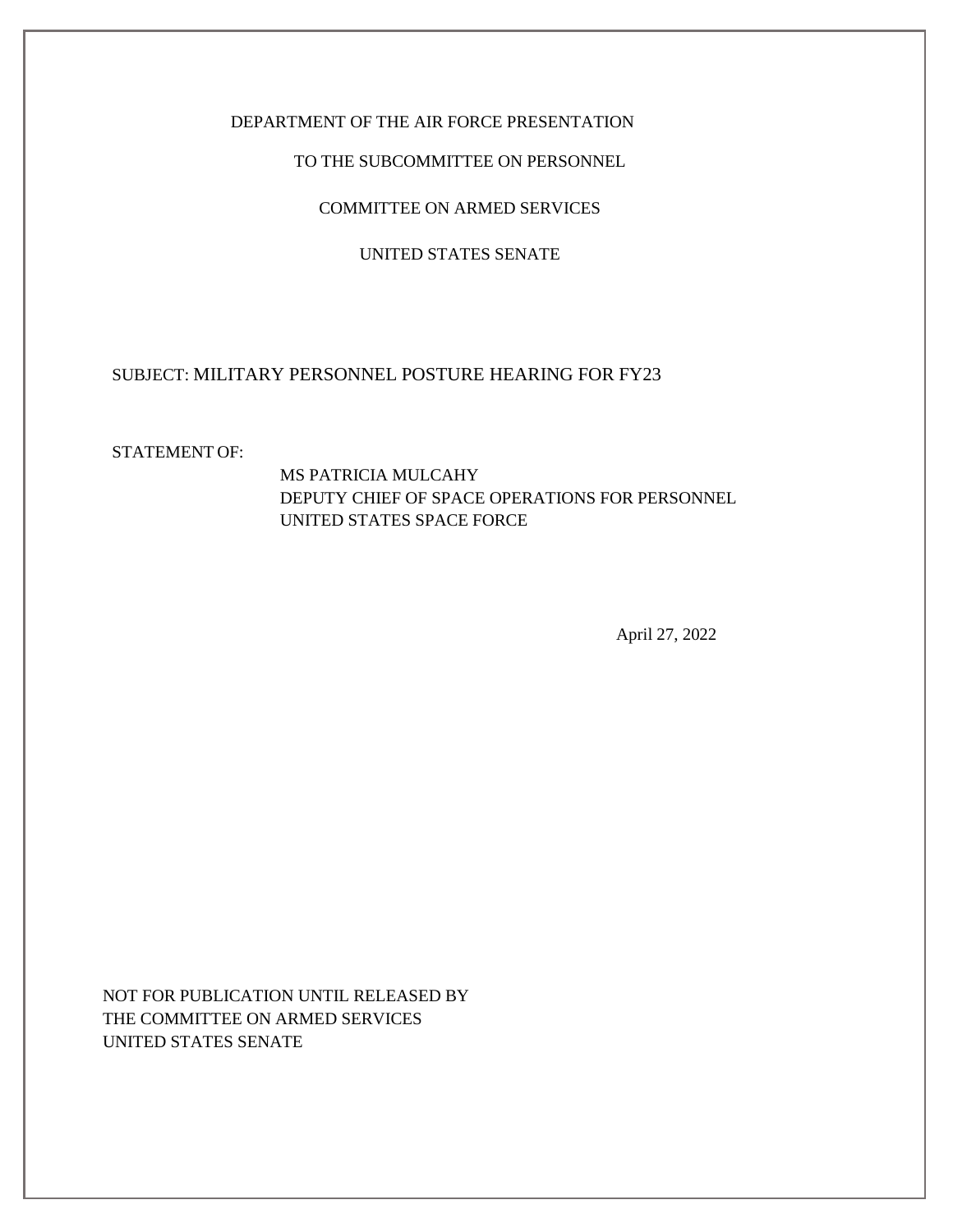## **INTRODUCTION**

Chairwoman Gillibrand, Ranking Member Tillis, Distinguished Members of this Committee, thank you for the opportunity to appear before this committee. As the Nation's newest military Service, it is exciting to come before you today to discuss the progress our Guardians have made to build and manage a force capable of defending our Nation's vital interest in the space domain.

## **THE FORCE WE NEED**

The United States Space Force (USSF) operates in a unique and dynamic personnel environment. In September 2021, the Space Force released the Guardian Ideal which outlines our innovative approach to talent management of our military and civilians from accession through development and combines aspirations with actions and milestones. Our objective is to build and develop a highly-skilled, unified, and inclusive force capable of operating in the complex space domain. We intend to have a more holistic approach to talent management, incorporating work-life balance, family support, resiliency, training, education and individualized development into the Guardian Ideal. Part of this holistic approach includes the integration of our reserve Space Professionals.

Even as we continue building the Space Force, the needs of the Nation dictate that we are operationally capable of deterring conflict and defending our Nation's interests immediately and boldly. This demand cannot wait for us to finish building the force. To this end, we continue developing the training, systems and experiences necessary to be the digital force required in today's fight. At the same time, we are enhancing our end strength through new accessions to include inter-service transfers, exploring lateral entry opportunities, and taking advantage of civilian personnel systems and authorities to increase our civilian personnel capacity.

## **SPACE COMPONENT**

The ability to attract, recruit, and retain high caliber talent in the Space Force is essential to the success of our service. The Space Component provides us an opportunity to grow and sustain the force by creating a new component consisting of full- and part-time members, eliminating the distinctions found in the traditional regular/reserve construct, making it easier for Guardians to serve and providing greater flexibility to commanders.

We are competing for talent with the high-paying space industry. The Space Component extends the continuum of service, enabling us to recruit and retain the exquisite, highly-technical force we need, in an efficient, effective, and fiscally sound manner, while decreasing overall bureaucracy. We have one chance to get this right. The Space Force is at an early stage of development where we could implement this groundbreaking approach to military human capital management and build a component that improves warfighting readiness with a consistent, coherent means to employ the force.

We realize that Congressional authorities and authorizations are necessary to achieve these goals and we are appreciative of your continued support.

# **DIVERSITY AND INCLUSION**

Operationalizing Diversity and Inclusion is critical to Space Force talent management. Space Force continued efforts to support the General Officer Inspire, which is an initiative that the Chief of Space Operations co-signed with the Chief of Staff of the Air Force that proactively seeks and develops youth. The objective is to have USSF senior leaders engage with youth and youth influencers from underrepresented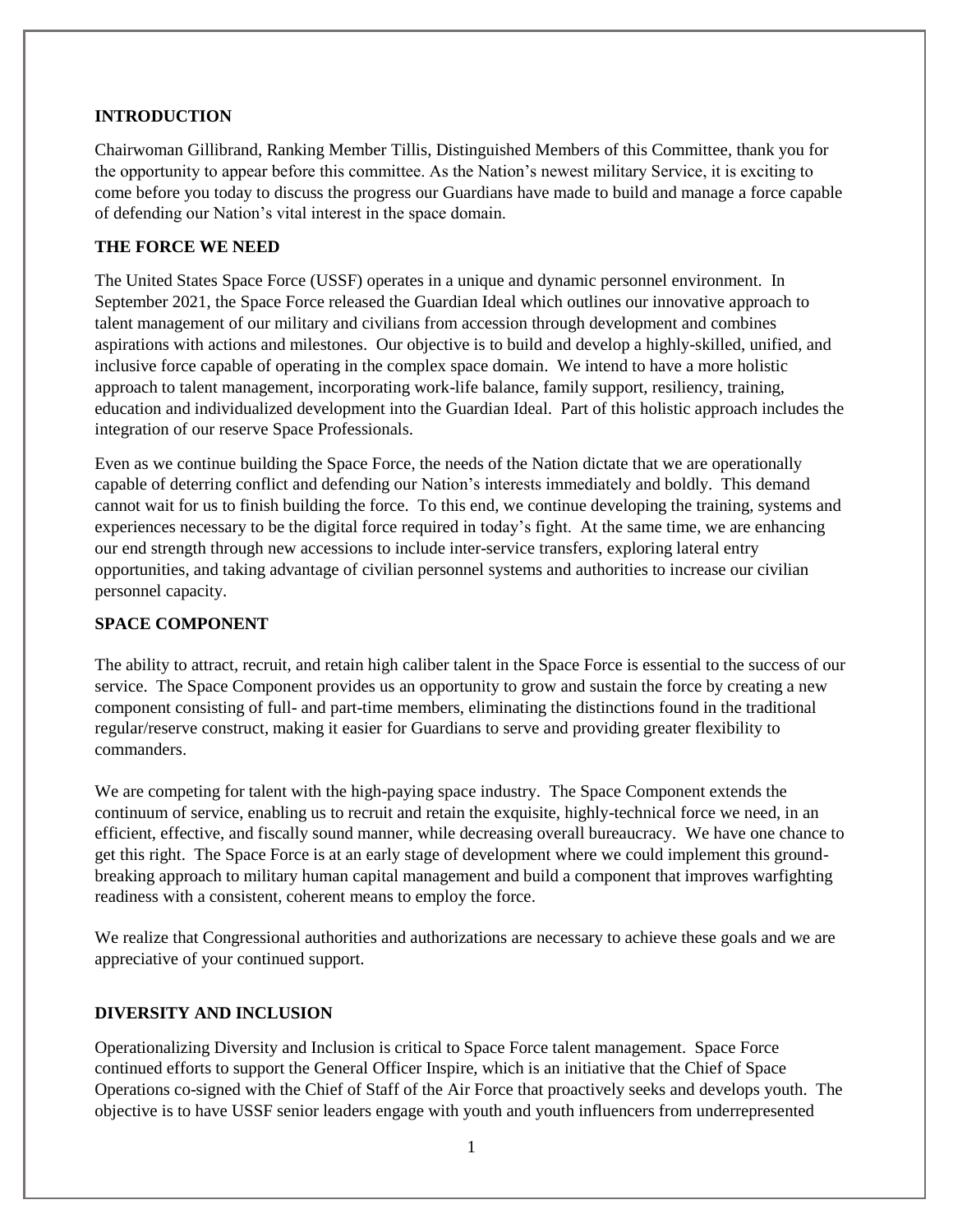groups in order to increase our diversity in the rated career fields as well as the broader Air and Space Force. We recently stood up a Cultural Management Working Group, a cross-functional team of Guardians. Through a collaborative effort, this team identifies forward-looking approaches and best practices to foster a culture in which Diversity, Equity, Inclusion, and Accessibility principles are optimized, supports continuous improvement, and promotes a safe and respectful workplace. The desired outcomes are to enhance our talent acquisition efforts to promote a workforce that reflects the diverse population of the United States, including those from underserved communities and to improve retention among both military and civilian Guardians to meet the National Security goals and objectives.

### **END STRENGTH**

The Department's FY22 Active Duty military end strength request for 337,620 included 8,400 for Space Force. This increases our end strength by 1,966 due to anticipated mission transfers from the Air Force, Army and Navy. In FY23, the military end strength requests will be separated and Space Force will have its own appropriation; with projected growth from 8,400 to 8,600. To meet this goal, the Space Force will continue to manage military personnel inventory to support mission requirements and we appreciate the Congressional support.

#### **RECRUITING**

The competitive market for STEM talent creates a significant challenge to attracting and recruiting individuals with those unique capabilities into the Space Force. The Department of the Air Force, through Air Force Recruiting Service, has met Space Force recruiting goals to acquire exceptional talent for STEM and cyber-related disciplines for this complex mission set. While we have been successful to date, the recruiting landscape is dynamic; there is a high demand for talent in these technical communities, across the Department of Defense, US government, and industry.

Our recruitment initiatives are focused on expanding the pool of potential STEM applicants through partnerships with colleges, universities, and organizations that produce diverse STEM capable personnel. The Space Force University Partnership Program (UPP) offers the opportunity for a strategic partnership with the nation's top universities possessing high academic standards, nationally-ranked STEM degree programs, world-renowned space-related research and established Reserve Officer Training Corps (ROTC) detachments. Additionally, the UPP schools' interests align with USSF's long-term science and technology priorities. The UPP's goal is to develop a diverse, highly capable workforce and advance strategic focus areas of the USSF and to pursue critical science and technology topics that are important to the USSF. This program creates opportunities for advanced academic degrees as well as workforce and leadership development for USSF Guardians. The UPP provides a broad range of scholarship, internship and mentorship opportunities for university students and ROTC cadets with the goal of recruiting and developing diverse officer, enlisted, and civilian Guardians with a particular focus on STEM.

While we focus on STEM talent as a whole, we cannot afford to overlook individuals with those attributes consistent with Guardian values. To ensure we right size our applicant pool and select future Guardians from the most diverse talent possible, we have instituted a national selection process that casts a wider talent net. Additionally, we have implemented interviews, diverse selection panels, and behavioral assessments to expand the tools used for a holistic approach to selecting future Guardians. These newly implemented Guardian selection efforts facilitate our ability to select the best fit Guardians from the broadest reach.

The Space Force is working with the Department of Defense and Department of the Air Force stakeholders to mitigate potential barriers to service from members of underrepresented groups. We are conducting a comprehensive review of accessions policy and will review all career field entry requirements and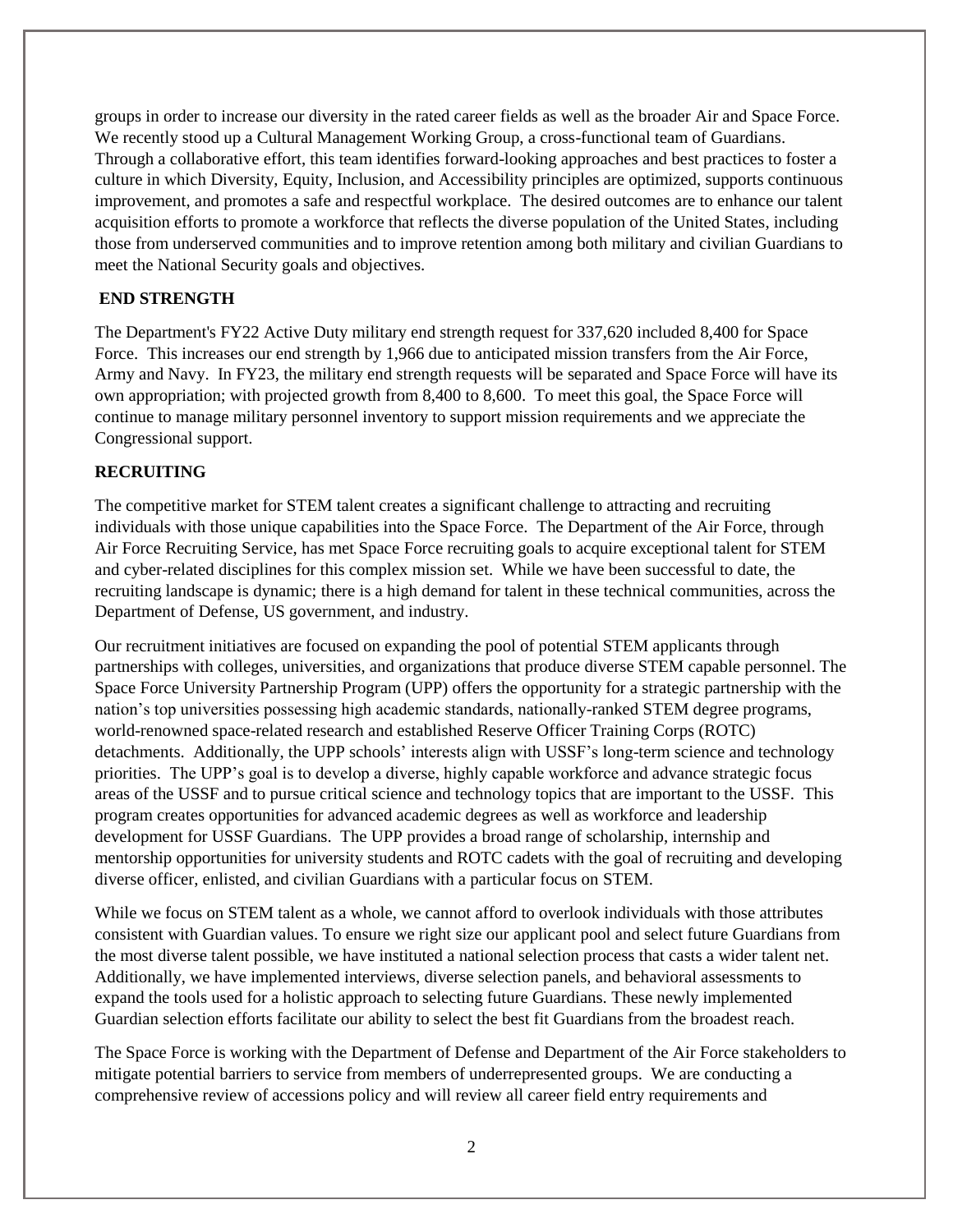assessments to identify opportunities to expand the pool of potential applicants from underrepresented groups.

Equally important to recruiting exceptional talent is the ability to retain the talent we have, and to engage and compensate our workforce in a manner that encourages retention. Our Guardians who transferred from another Service are still under a two-year service commitment, so we do not yet have retention data unique to the Space Force. We expect to see a normal attrition rate, but can adjust our initial accessions, prior-service accessions, and any normal workforce shaping tools as we see fluctuations in those retention patterns.

#### **MANAGING TALENT**

The Space Force is taking a fresh approach to talent management in order to build an organizational culture that emboldens Guardians to produce innovative outcomes to secure American interests in space and contribute our unique expertise in joint operations. Our Talent Management Office (TMO) is leading the implementation of the Guardian Ideal, the Space Force's Human Capital Plan in a multi-pronged approach. First, through building a competency based requirement system and inventorying all competencies and levels of mastery for each Guardian, the TMO can make informed and connected development and assignment decisions, which leads to greater Guardian involvement in their careers and greater mission accomplishment. Additionally, we are developing a new performance appraisal system to focus more on contribution to the team and mission, which include multi-sourced input from all team members, and provide a continuous assessment as opposed to one time a year. We are tying this competency framework back to the Guardian Commitment, the foundation of the Space Force, built upon our values of character, connection, commitment, and courage.

We expect leaders at every level to take bold, data-driven, and risk-informed actions, while making full use of their team's diverse abilities to overcome challenges to accomplish our mission as set forth in the National Defense Strategy and in line with Congressional intent.

#### **DEVELOPMENT**

The Space Force will shift from managing people within prescribed career fields, to managing positions based on the competencies and experiences needed to succeed. We are completing work on a comprehensive competency framework that addresses not just occupational skills, but also those attributes necessary to succeed as a part of an inclusive and high-performing team. As part of managing talent we will include O-6s in Talent Marketplace this year bringing all Guardians, officer and enlisted, (O-6 and below as well as E-9 and below) into the same talent management tool for development and assignments. The inclusion of the Guardian's voice enables transparent choice architecture across the enterprise to meet both personal strengths and Service needs.

#### **PERFORMANCE EVALUATION**

Our performance appraisal system is in development and our vision is to shift from an annual to a continuous 360 approach that will capture the inputs of subordinates, peers, and superiors. This provides a more complete and timely picture of how a Guardian is performing and growing over time to include while working outside their assigned team. The appraisal system will be an important component of an enhanced approach toward assessing promotion potential and readiness. Current approaches rely almost exclusively on the informed opinion of our senior leaders within strict timelines and percentage constraints. This is a good approach, but we now have access to improved tools that will provide more data that speaks to potential more objectively and consistently across the entire force. Various talent management boards will benefit with the inclusion of data derived from behavioral assessments and the results of situation-based testing that evaluates members based on how they perform in challenging situations they may encounter in the next higher grade or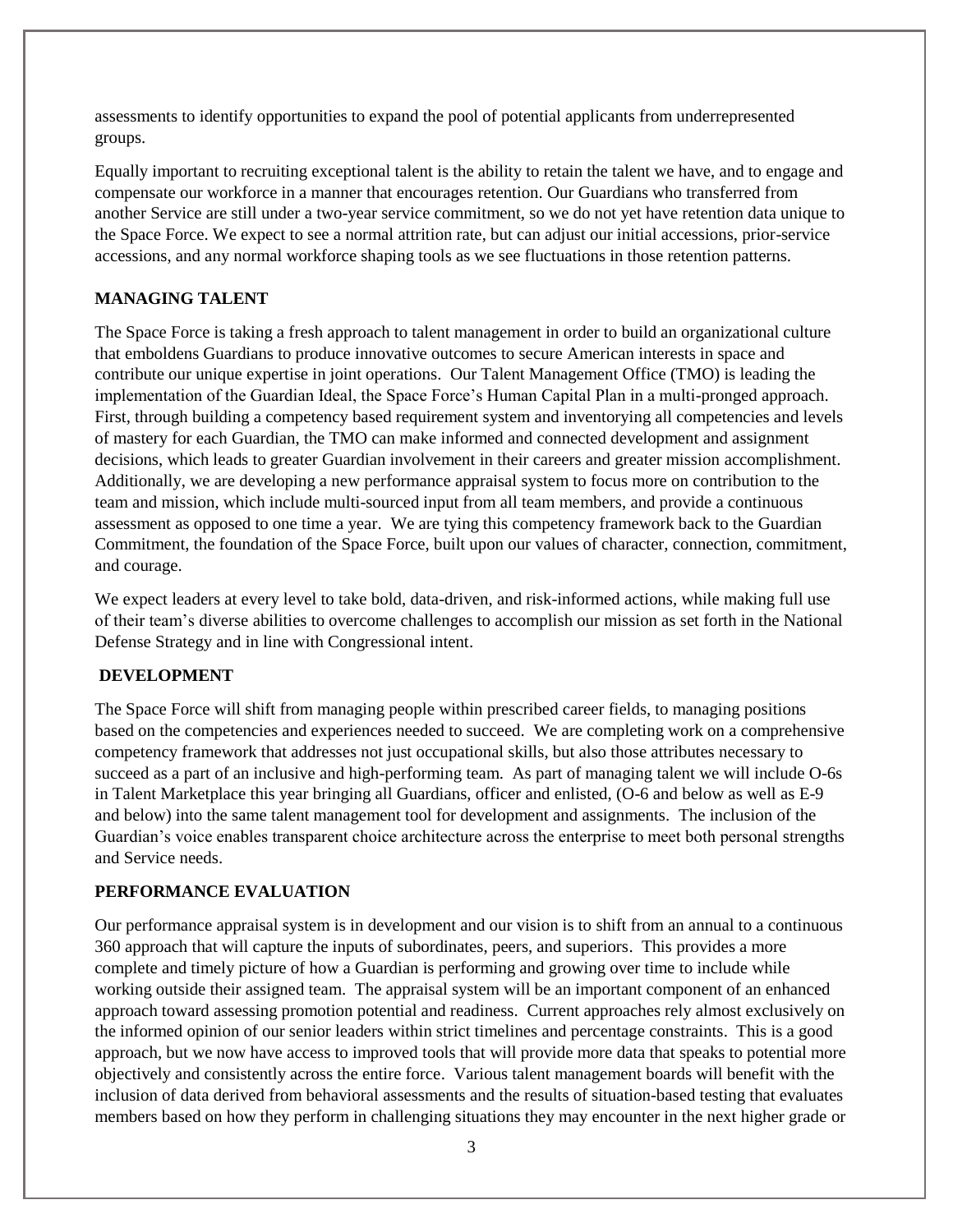position of increased responsibility. The scientific studies in these areas show these tools better predict who will succeed at the next level and also the individuals we need to develop further before they are ready for the next rank. This deliberate approach toward individualized development will enhance Guardians both personally and professionally.

We are actively and thoughtfully instituting policy and process changes to bring us into closer alignment to the future state described in the Guardian Ideal. For example, for non-commissioned officer promotions, we have eliminated promotion testing, stratifications, and forced distribution. Additionally, the Space Force has included personal preference into officer and enlisted development teams (DTs). This has been accomplished using MyVector, a web-based mentoring network, as a data collection tool where guardians can provide their personal preferences, as well as personal considerations, into the system to ensure the talent management board members are cognizant and make talent management decisions that include the Guardian's voice and competencies. Developmental processes follow the promotion boards to place new selects into appropriate positions commensurate with the new selected grade.

We also intend to evolve the performance appraisal collection platform to capture information on work place environment to identify work climate issues in a timely manner so we can investigate and, if necessary, intervene before potential issues become problems. This is a vital component of the physically and psychologically safe environment that we owe all of our Guardians, both civilian and military.

The USSF will continue to implement recommendations from the Secretary of Defense's Independent Review Commission. These recommendations hold leaders and Service members appropriately accountable for problematic behaviors but also sets the precedent and expectation to engage in positive behaviors that benefit the unit as a whole. Leaders at all levels are being educated on prevention strategies and delivering informed prevention messages which prepares our Guardians to positively impact the overall culture. This focus on core values and engaged leadership will enable Guardians to be successful as they are evaluated and held accountable for prevention activities.

## **PAY AND COMPENSATION**

The Space Force is dedicated to ensuring that all Guardians are appropriately compensated for their service. Military compensation must be designed to meet the financial needs of Guardians and their families and make the Space Force competitive in the market for highly qualified talent. On the whole, we believe that the current military compensation system is generous and accomplishes these goals.

Total compensation, includes basic pay, the Basic Allowance for Housing (BAH), the Basic Allowance for Subsistence (BAS), health care benefits, retirement benefits, the tax advantage of pays like BAH and BAS, special and incentive pays and bonuses, and many other benefits. This network of pays, allowance, and other benefits compares favorably with private industry and civilian employment.

Increases to basic pay, the foundation of military compensation, are based upon the Employment Cost Index. We believe this is the correct measure for across-the-board increases to the basic pay table. Other indexes, like the Consumer Price Index, capture costs that are already accounted for in allowances like BAH, BAS, and COLA.

While the Space Force believes that across-the-board increases to the basic pay table should continue to take into account ECI, we also believe there is an opportunity to explore more targeted increases to the basic pay table at noncommissioned officer ranks in order to ensure retention of these highly skilled leaders.

Recent surveys have indicated food insecurity concerns at the most junior ranks. Congress acted to address